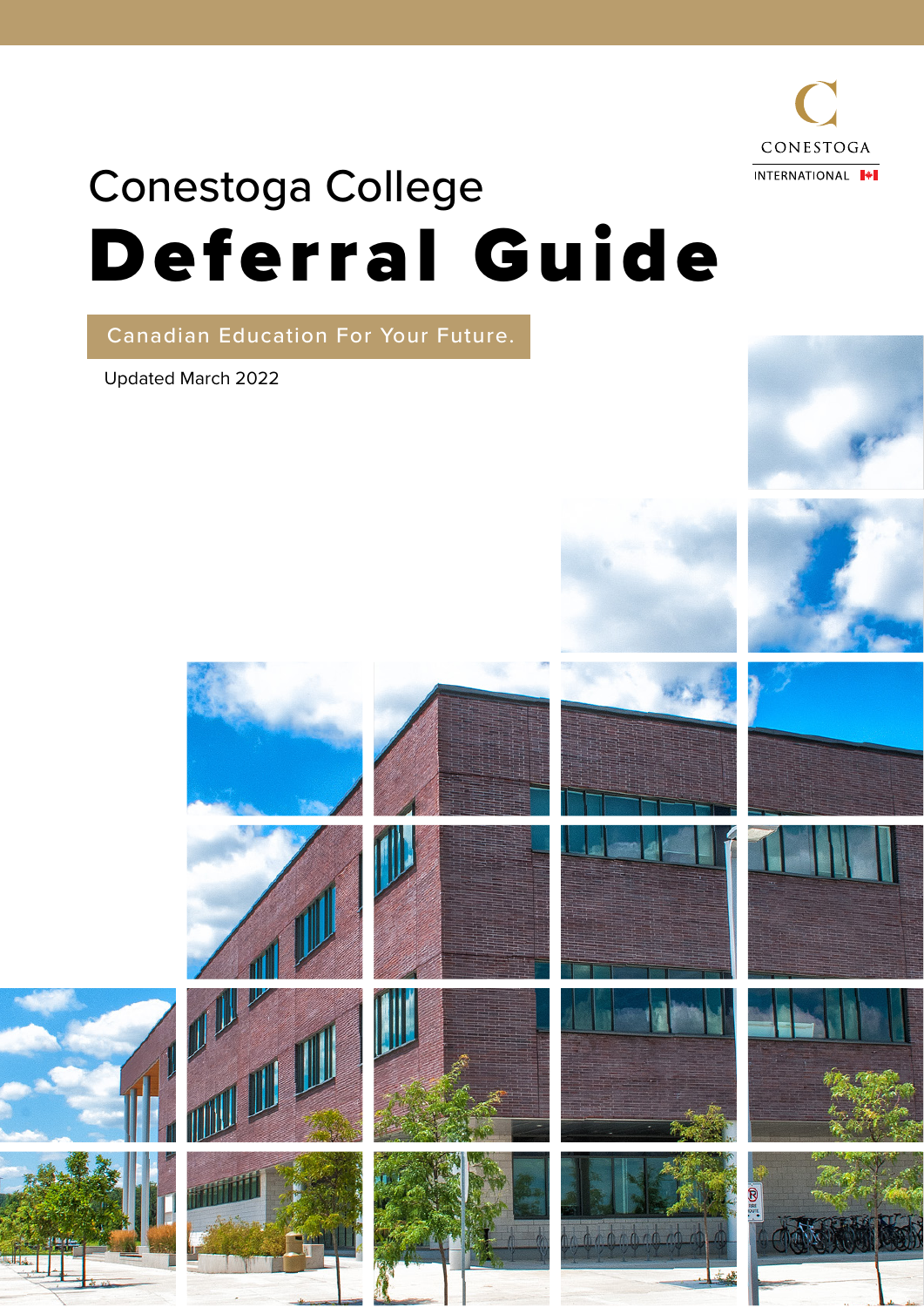# **?** I want to defer my program to another intake. What is the first thing I need to know?

- A deferral refers only to *a move from one specifc program to the same program and same campus in a future intake*.
- If you want to *change* your program or *withdraw* your application altogether, **this is NOT a deferral**.
- **Deferral requests must be made through the OCAS Admissions Portal**. The International Admissions team cannot defer an application in response to an email request.

**Please note**: Once a deferral is requested, your OCAS application is locked, and **no further changes or updates can be made**.

# **? Can I defer the same program multiple times?**

Efective May 2022, students are permitted to make ONE (1) deferral within the same application after which the application will be closed, and a new application will be required.

# **?**<br>P How do I know if a deferral is possible for my specific program?

• First semester tuition fees *must be paid and received by the College*. If the tuition has been refunded, or only a deposit is on account, the deferral request will not be granted

• **The same program choice is available and open** for the next available intake or the intake of choice. *For example: Project Management (Fall 2021) to Project Management (Jan 2022)*.

• The next step is to confirm the same program availability for the next intake or the future intake of your choice. To do this, please go to the International website and click **[HERE](https://international.conestogac.on.ca/programs)** to confrm the program is open.

• When checking the future intake availability of the program being deferred to, please be sure to **apply the correct flters for Start Dates, Availability and "Open" programs** in your search.

### If the above criteria are met, a new offer and receipt may be issued, pending program availability.



### **Without fees on your Conestoga account, a deferral is not possible**.

Instead, if the status of the application is at the **ACCEPTED** status, you are required to **WITHDRAW** the current acceptance in the OCAS portal, and add a new choice (or same program for future intake) for consideration.

**Remember, the maximum number of program choices per application is three (3)**, so if you already have included three (3) program selections on your OCAS application, **a new application (and application fee) will be required.**